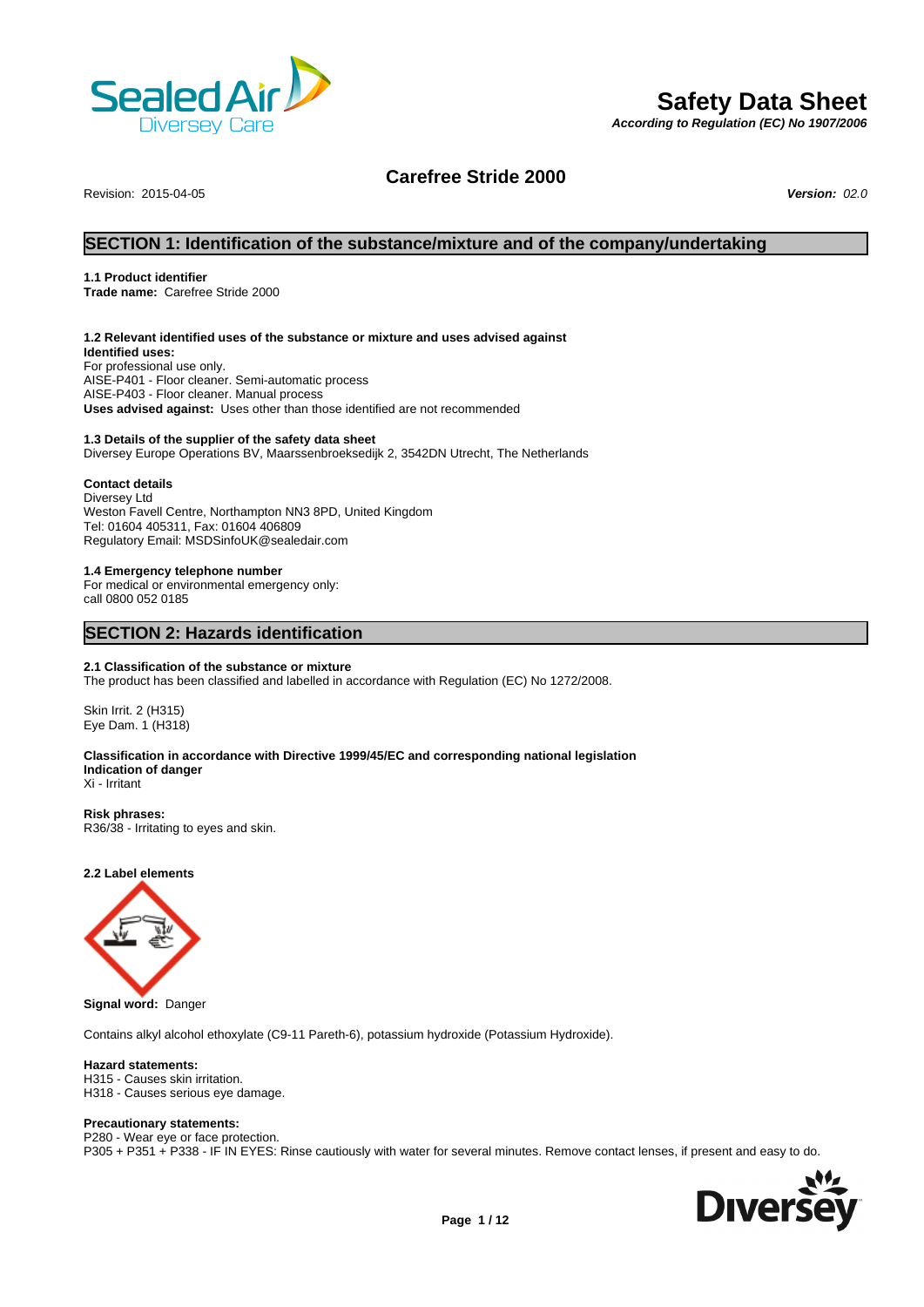## Continue rinsing. P310 - Immediately call a POISON CENTRE, doctor or physician.

## **2.3 Other hazards**

No other hazards known. The product does not meet the criteria for PBT or vPvB in accordance with Regulation (EC) No 1907/2006, Annex XIII.

## **SECTION 3: Composition/information on ingredients**

## **3.2 Mixtures**

| Ingredient(s)            | <b>EC</b> number | <b>CAS number</b> | <b>REACH number</b> | <b>Classification</b>                                                         | <b>Classification</b><br>(1999/45/EC) | <b>Notes</b> | Weight<br>percent |
|--------------------------|------------------|-------------------|---------------------|-------------------------------------------------------------------------------|---------------------------------------|--------------|-------------------|
| alkyl alcohol ethoxylate | Polymer*         | 68439-46-3        | $[4]$               | Acute Tox. 4 (H302)<br>Eye Dam. 1 (H318)<br>Aquatic Chronic 3<br>(H412)       | Xn;R22<br>Xi:R41                      |              | $3 - 10$          |
| sodium cumenesulphonate  | 239-854-6        | 15763-76-5        | 01-2119489411-37    | Eye Irrit. 2 (H319)                                                           | Xi:R36                                |              | $1 - 3$           |
| potassium hydroxide      | 215-181-3        | 1310-58-3         | 01-2119487136-33    | Skin Corr. 1A (H314)<br>Acute Tox. 4 (H302)<br>Met. Corr. 1 (H290)            | Xn;R22<br>C:R35                       |              | $1 - 3$           |
| alkyl alcohol alkoxylate | Polymer*         | 120313-48-6       | $[4]$               | Skin Irrit. 2 (H315)<br>Aquatic Acute 1 (H400)<br>Aquatic Chronic 2<br>(H411) | Xi:R38<br>N:R50                       |              | $1 - 3$           |

\* Polymer.

For the full text of the R, H and EUH phrases mentioned in this Section, see Section 16.

Workplace exposure limit(s), if available, are listed in subsection 8.1.

[1] Exempted: ionic mixture. See Regulation (EC) No 1907/2006, Annex V, paragraph 3 and 4. This salt is potentially present, based on calculation, and included for classification and labelling purposes only. Each starting material of the ionic mixture is registered, as required.

[2] Exempted: included in Annex IV of Regulation (EC) No 1907/2006.

[3] Exempted: Annex V of Regulation (EC) No 1907/2006.

[4] Exempted: polymer. See Article 2(9) of Regulation (EC) No 1907/2006.

## **SECTION 4: First aid measures**

| 4.1 Description of first aid measures                           |                                                                                                                                                                                                             |
|-----------------------------------------------------------------|-------------------------------------------------------------------------------------------------------------------------------------------------------------------------------------------------------------|
| <b>Inhalation</b>                                               | Get medical attention or advice if you feel unwell.                                                                                                                                                         |
| <b>Skin contact:</b>                                            | Wash skin with plenty of lukewarm, gently flowing water. Take off immediately all contaminated<br>clothing and wash it before re-use. If skin irritation occurs: Get medical advice or attention.           |
| Eye contact:                                                    | Immediately rinse eyes cautiously with lukewarm water for several minutes. Remove contact lenses,<br>if present and easy to do. Continue rinsing. Immediately call a POISON CENTRE, doctor or<br>physician. |
| Ingestion:                                                      | Rinse mouth. Immediately drink 1 glass of water. Get medical attention or advice if you feel unwell.                                                                                                        |
| Self-protection of first aider:                                 | Consider personal protective equipment as indicated in subsection 8.2.                                                                                                                                      |
| 4.2 Most important symptoms and effects, both acute and delayed |                                                                                                                                                                                                             |
| Inhalation:                                                     | No known effects or symptoms in normal use.                                                                                                                                                                 |
| Skin contact:                                                   | Causes irritation                                                                                                                                                                                           |

| <b>Skin contact:</b> | Causes irritation.                          |
|----------------------|---------------------------------------------|
| Eye contact:         | Causes severe or permanent damage.          |
| Ingestion:           | No known effects or symptoms in normal use. |

#### **4.3 Indication of any immediate medical attention and special treatment needed** No information available on clinical testing and medical monitoring. Specific toxicological information on substances, if available, can be found in section 11.

## **SECTION 5: Firefighting measures**

## **5.1 Extinguishing media**

Carbon dioxide. Dry powder. Water spray jet. Fight larger fires with water spray jet or alcohol-resistant foam.

## **5.2 Special hazards arising from the substance or mixture**

No special hazards known.

## **5.3 Advice for firefighters**

As in any fire, wear self contained breathing apparatus and suitable protective clothing including gloves and eye/face protection.

## **SECTION 6: Accidental release measures**

**6.1 Personal precautions, protective equipment and emergency procedures**

Wear eye/face protection.

## **6.2 Environmental precautions**

Do not allow to enter drainage system, surface or ground water. Dilute with plenty of water.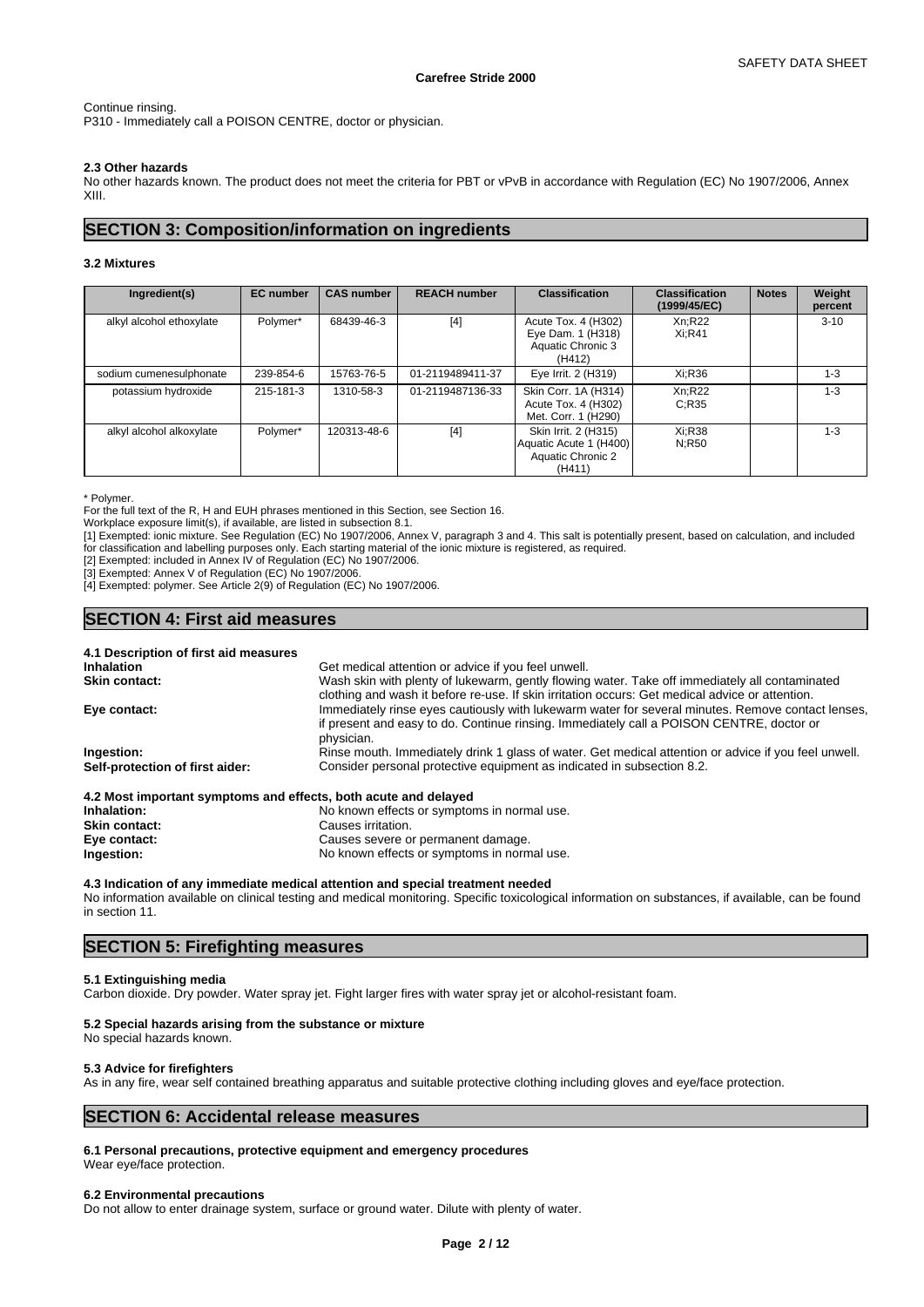## **6.3 Methods and material for containment and cleaning up**

Absorb with liquid-binding material (sand, diatomite, universal binders, sawdust).

#### **6.4 Reference to other sections**

For personal protective equipment see subsection 8.2. For disposal considerations see section 13.

## **SECTION 7: Handling and storage**

## **7.1 Precautions for safe handling**

**Measures to prevent fire and explosions:**

No special precautions required.

**Measures required to protect the environment:**

For environmental exposure controls see subsection 8.2.

#### **Advices on general occupational hygiene:**

Handle in accordance with good industrial hygiene and safety practice. Keep away from food, drink and animal feeding stuffs. Do not mix with other products unless adviced by Sealed Air. Wash hands before breaks and at the end of workday. Wash face, hands and any exposed skin thoroughly after handling. Take off immediately all contaminated clothing. Wash contaminated clothing before reuse. Use personal protective equipment as required. Avoid contact with eyes. Use only with adequate ventilation.

#### **7.2 Conditions for safe storage, including any incompatibilities**

Store in accordance with local and national regulations. Keep only in original container. Store in a closed container. For conditions to avoid see subsection 10.4. For incompatible materials see subsection 10.5.

#### **7.3 Specific end use(s)**

No specific advice for end use available.

## **SECTION 8: Exposure controls/personal protection**

## **8.1 Control parameters**

**Workplace exposure limits**

Air limit values, if available:

| Ingredient(s)       | <b>UK</b><br>Long term<br>value(s) | <b>UK</b><br>- Short term<br>value(s |
|---------------------|------------------------------------|--------------------------------------|
| potassium hydroxide |                                    | $2 \text{ ma/m}^3$                   |

Biological limit values, if available:

Recommended monitoring procedures, if available:

Additional exposure limits under the conditions of use, if available:

## **DNEL/DMEL and PNEC values**

#### **Human exposure** DNEL oral exposure - Consumer (mg/kg bw)

| Ingredient(s)            | Short term - Local<br>effects | <b>Short term - Systemic</b><br>effects | Long term - Local<br>effects | Long term - Systemic  <br>effects |
|--------------------------|-------------------------------|-----------------------------------------|------------------------------|-----------------------------------|
| alkyl alcohol ethoxylate | No data available             | No data available                       | No data available            | No data available                 |
| sodium cumenesulphonate  | No data available             | No data available                       | No data available            | No data available                 |
| potassium hydroxide      |                               |                                         |                              |                                   |
| alkyl alcohol alkoxylate | No data available             | No data available                       | No data available            | No data available                 |

DNEL dermal exposure - Worker

| Ingredient(s)            | Short term - Local | <b>Short term - Systemic</b> | Long term - Local | Long term - Systemic |
|--------------------------|--------------------|------------------------------|-------------------|----------------------|
|                          | effects            | effects (mg/kg bw)           | effects           | effects (mg/kg bw)   |
| alkyl alcohol ethoxylate | No data available  | No data available            | No data available | No data available    |
| sodium cumenesulphonate  | No data available  | No data available            | No data available | No data available    |
| potassium hydroxide      | No data available  |                              | No data available |                      |
| alkyl alcohol alkoxylate | No data available  | No data available            | No data available | No data available    |

DNEL dermal exposure - Consumer

| Ingredient(s)            | <b>Short term - Local</b> | <b>Short term - Systemic</b> | Long term - Local | Long term - Systemic |
|--------------------------|---------------------------|------------------------------|-------------------|----------------------|
|                          | effects                   | effects (mg/kg bw)           | effects           | effects (mg/kg bw)   |
| alkyl alcohol ethoxylate | No data available         | No data available            | No data available | No data available    |
| sodium cumenesulphonate  | No data available         | No data available            | No data available | No data available    |
| potassium hydroxide      | No data available         |                              | No data available |                      |
| alkyl alcohol alkoxylate | No data available         | No data available            | No data available | No data available    |

DNEL inhalatory exposure - Worker (mg/m<sup>3</sup>

| DNEL inhalatory exposure - Worker (mg/m <sup>3</sup> ) |                    |                               |                   |                          |
|--------------------------------------------------------|--------------------|-------------------------------|-------------------|--------------------------|
| Ingredient(s)                                          | Short term - Local | <b>Short term - Systemicl</b> | Long term - Local | I Long term - Systemic I |
|                                                        | effects            | effects                       | effects           | effects                  |
| alkyl alcohol ethoxylate                               | No data available  | No data available             | No data available | No data available        |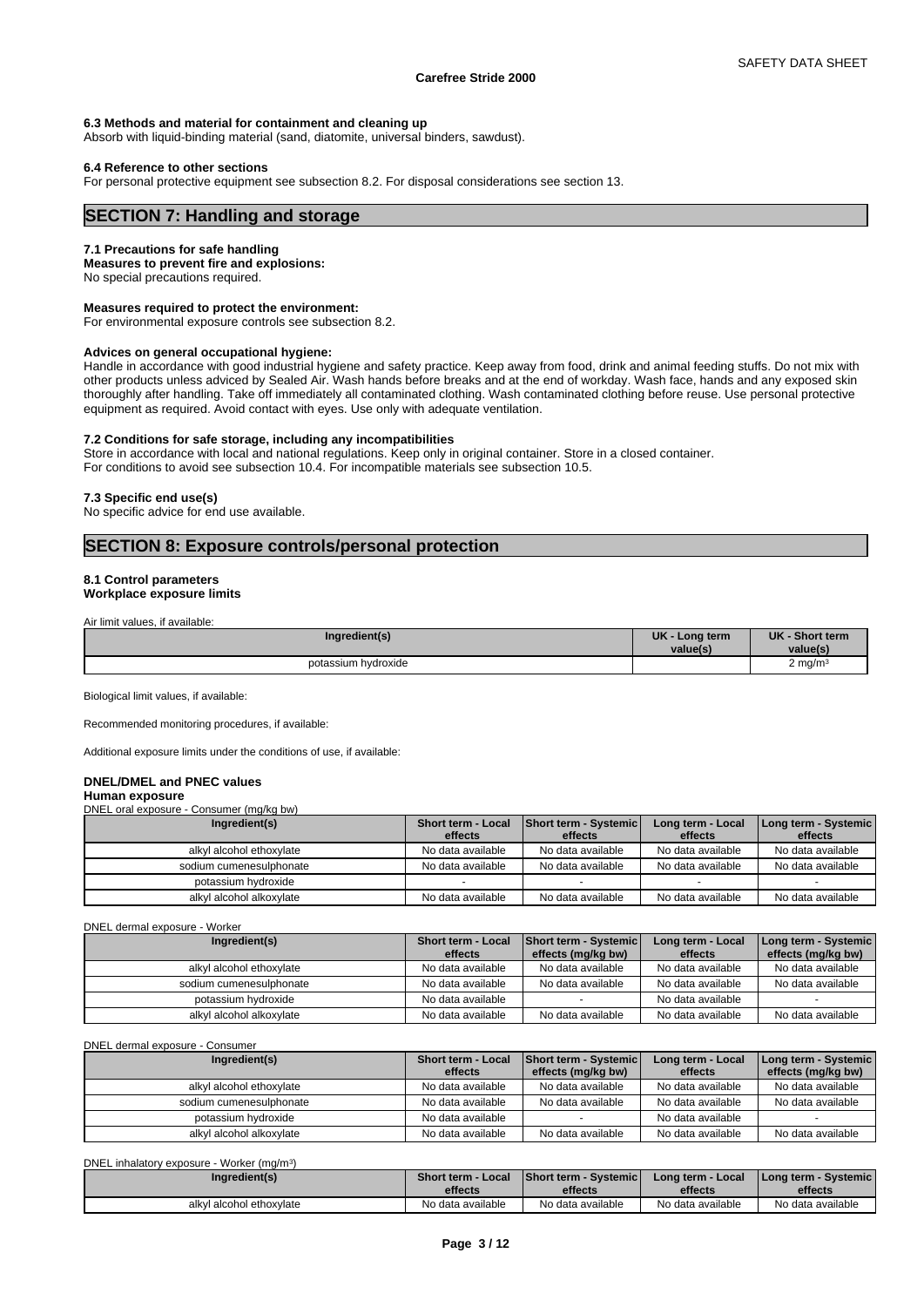| sodium cumenesulphonate      | No data available | No data available | No data available | No data available |
|------------------------------|-------------------|-------------------|-------------------|-------------------|
| potassium hydroxide          |                   |                   |                   |                   |
| I alcohol alkoxvlate<br>alkv | No data available | No data available | No data available | No data available |

DNEL inhalatory exposure - Consumer (mg/m<sup>3</sup>

| DNEL inhalatory exposure - Consumer (mg/m <sup>3</sup> ) |                               |                                  |                              |                                   |
|----------------------------------------------------------|-------------------------------|----------------------------------|------------------------------|-----------------------------------|
| Ingredient(s)                                            | Short term - Local<br>effects | Short term - Systemic<br>effects | Long term - Local<br>effects | Long term - Systemic  <br>effects |
| alkyl alcohol ethoxylate                                 | No data available             | No data available                | No data available            | No data available                 |
|                                                          |                               |                                  |                              |                                   |
| sodium cumenesulphonate                                  | No data available             | No data available                | No data available            | No data available                 |
| potassium hydroxide                                      |                               |                                  |                              |                                   |
| alkyl alcohol alkoxylate                                 | No data available             | No data available                | No data available            | No data available                 |

# **Environmental exposure** Environmental exposure - PNEC

| Ingredient(s)            | (mg/l)            | Surface water, fresh Surface water, marine<br>(mg/l) | Intermittent (mg/l) | Sewage treatment<br>plant (mg/l) |
|--------------------------|-------------------|------------------------------------------------------|---------------------|----------------------------------|
| alkyl alcohol ethoxylate | No data available | No data available                                    | No data available   | No data available                |
| sodium cumenesulphonate  | No data available | No data available                                    | No data available   | No data available                |
| potassium hydroxide      |                   |                                                      |                     |                                  |
| alkyl alcohol alkoxylate | No data available | No data available                                    | No data available   | No data available                |

Environmental exposure - PNEC, continued

| Ingredient(s)            | <b>Sediment, freshwater I</b> | Sediment, marine  | Soil (mg/kg)      | Air ( $mg/m3$ )   |
|--------------------------|-------------------------------|-------------------|-------------------|-------------------|
|                          | (mg/kg)                       | (mg/kg)           |                   |                   |
| alkyl alcohol ethoxylate | No data available             | No data available | No data available | No data available |
| sodium cumenesulphonate  | No data available             | No data available | No data available | No data available |
| potassium hydroxide      |                               |                   |                   |                   |
| alkyl alcohol alkoxylate | No data available             | No data available | No data available | No data available |

## **8.2 Exposure controls**

*The following information applies for the uses indicated in subsection 1.2. If available, please refer to the product information sheet for application and handling instructions. Normal use conditions are assumed for this section.*

*Recommended safety measures for handling the undiluted product: Covering activities such as filling and transfer of product to application equipment, flasks or buckets*

| Appropriate engineering controls:                             | If the product is diluted by using specific dosing systems with no risk of splashes or direct skin<br>contact, the personal protection equipment as described in this section is not required. |
|---------------------------------------------------------------|------------------------------------------------------------------------------------------------------------------------------------------------------------------------------------------------|
| Appropriate organisational controls:                          | Avoid direct contact and/or splashes where possible. Train personnel.                                                                                                                          |
| Personal protective equipment                                 |                                                                                                                                                                                                |
| Eye / face protection:                                        | Safety glasses or goggles (EN 166).                                                                                                                                                            |
| <b>Hand protection:</b>                                       | Chemical-resistant protective gloves (EN 374).                                                                                                                                                 |
|                                                               | Verify instructions regarding permeability and breakthrough time, as provided by the gloves                                                                                                    |
|                                                               | supplier.                                                                                                                                                                                      |
|                                                               | Consider specific local use conditions, such as risk of splashes, cuts, contact time and temperature.                                                                                          |
|                                                               | Suggested gloves for prolonged contact:                                                                                                                                                        |
|                                                               | Material: butyl rubber                                                                                                                                                                         |
|                                                               | Penetration time: >= 480 min                                                                                                                                                                   |
|                                                               | Material thickness: $>= 0.7$ mm                                                                                                                                                                |
|                                                               | Suggested gloves for protection against splashes:                                                                                                                                              |
|                                                               | Material: nitrile rubber                                                                                                                                                                       |
|                                                               | Penetration time: $>=$ 30 min                                                                                                                                                                  |
|                                                               | Material thickness: $>= 0.4$ mm                                                                                                                                                                |
|                                                               | In consultation with the supplier of protective gloves a different type providing similar protection may                                                                                       |
|                                                               | be chosen.                                                                                                                                                                                     |
| <b>Body protection:</b>                                       | No special requirements under normal use conditions.                                                                                                                                           |
| <b>Respiratory protection:</b>                                | No special requirements under normal use conditions.                                                                                                                                           |
| <b>Environmental exposure controls:</b>                       | No special requirements under normal use conditions.                                                                                                                                           |
| Recommended safety measures for handling the diluted product: |                                                                                                                                                                                                |
| Recommended maximum concentration (%): 5                      |                                                                                                                                                                                                |
| Appropriate engineering controls:                             | No special requirements under normal use conditions.                                                                                                                                           |
| Appropriate organisational controls:                          | No special requirements under normal use conditions.                                                                                                                                           |
| Personal protective equipment                                 |                                                                                                                                                                                                |
| · Fye / face protection                                       | Safety glasses are not normally required. However, their use is recommended in those cases                                                                                                     |

**Eye / face protection:** Safety glasses are not normally required. However, their use is recommended in those cases where splashes may occur when handling the product.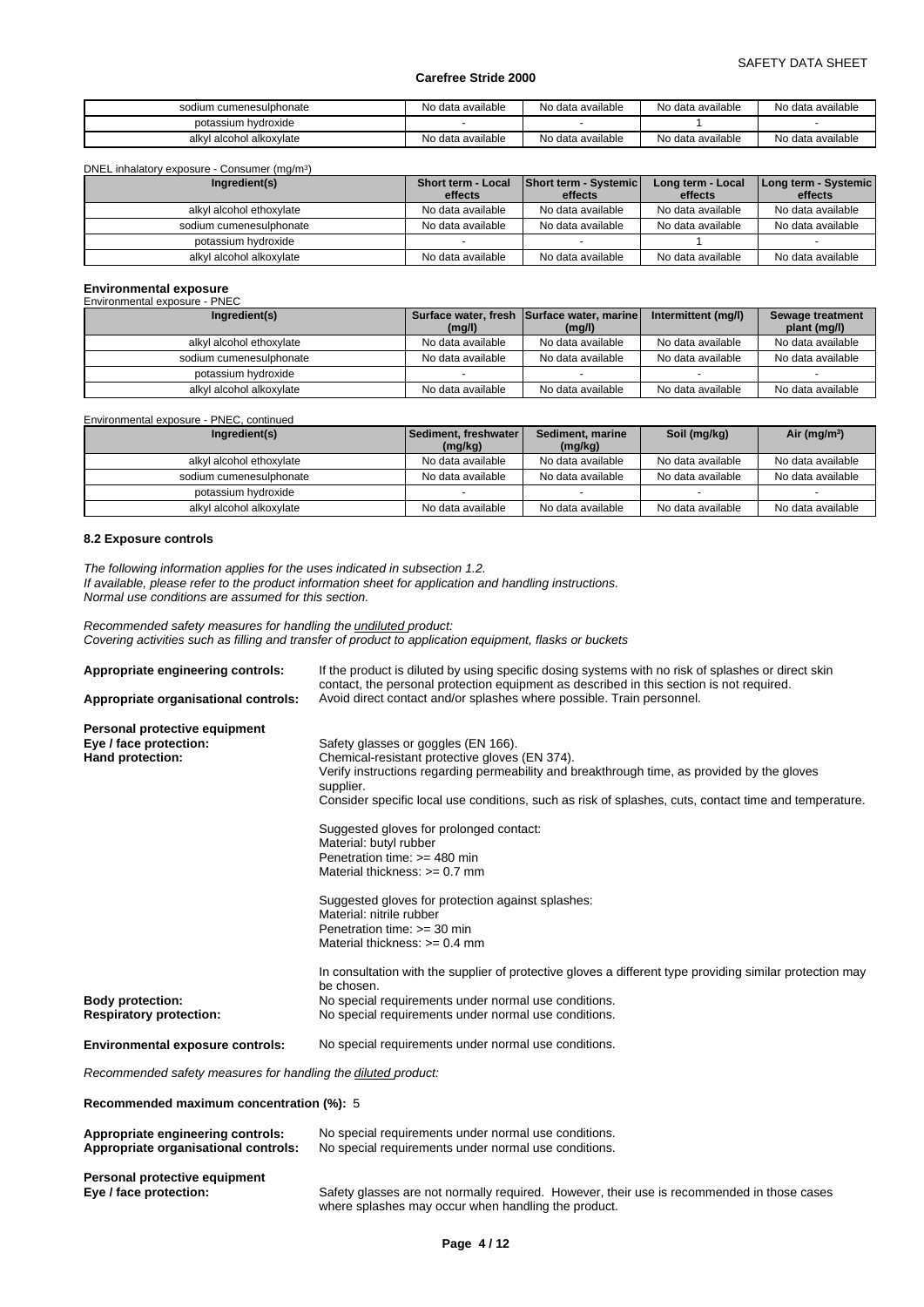**Hand protection: Rinse and dry hands after use. For prolonged contact protection for the skin may be necessary.<br>
<b>Body protection: Ringe and Strute And Strute and Strute and Strute 2016** and the skin may be necessary. **Body protection:** No special requirements under normal use conditions. **Respiratory protection:** No special requirements under normal use conditions. **Environmental exposure controls:** No special requirements under normal use conditions.

## **SECTION 9: Physical and chemical properties**

## **9.1 Information on basic physical and chemical properties**

*Information in this section refers to the product, unless it is specifically stated that substance data is listed*

**Method / remark**

**Physical State:** Liquid **Colour:** Clear, Colourless **Odour:** Product specific **Odour threshold:** Not applicable **pH:** > 12 (neat) **Melting point/freezing point (°C):** Not determined **Initial boiling point and boiling range (°C):** Not determined

Substance data, boiling point

| Ingredient(s)            | Value<br>$(^{\circ}C)$ | <b>Method</b>    | Atmospheric pressure<br>(hPa) |  |
|--------------------------|------------------------|------------------|-------------------------------|--|
| alkyl alcohol ethoxylate | > 232.2                | Method not given |                               |  |
| sodium cumenesulphonate  | No data available      |                  |                               |  |
| potassium hydroxide      | 140                    | Method not given |                               |  |
| alkyl alcohol alkoxylate | > 250                  | Method not given |                               |  |

**Flash point (°C):** Not applicable. **Sustained combustion:** Not determined **Evaporation rate:** Not determined **Flammability (solid, gas):** Not determined **Upper/lower flammability limit (%):** Not determined

Substance data, flammability or explosive limits, if available:

**Method / remark**

**Method / remark**

## **Vapour pressure:** Not determined

Substance data, vapour pressure

| Ingredient(s)            | Value<br>(Pa)     | <b>Method</b>    | Temperature<br>(°C) |
|--------------------------|-------------------|------------------|---------------------|
| alkyl alcohol ethoxylate | < 10              | Method not given | 37.8                |
| sodium cumenesulphonate  | No data available |                  |                     |
| potassium hydroxide      | 2300              | Method not given | 20                  |
| alkyl alcohol alkoxylate | < 10              | Method not given | 20                  |

## **Method / remark**

## **Solubility in / Miscibility with Water:** Fully miscible **Vapour density:** Not determined **Relative density:** 1.06 g/cm<sup>3</sup> (20 °C)

Substance data, solubility in water

| Ingredient(s)            | Value<br>(g/l)    | <b>Method</b>    | Temperature<br>$(^{\circ}C)$ |
|--------------------------|-------------------|------------------|------------------------------|
| alkyl alcohol ethoxylate | 100 Soluble       | Method not given |                              |
| sodium cumenesulphonate  | 493 Soluble       | Method not given | 20                           |
| potassium hydroxide      | No data available |                  |                              |
| alkyl alcohol alkoxylate | Insoluble         | Method not given |                              |

Substance data, partition coefficient n-octanol/water (log Kow): see subsection 12.3

**Decomposition temperature:** Not determined **Autoignition temperature:** Not determined **Viscosity:** Not determined **Explosive properties:** Not explosive. **Oxidising properties:** Not oxidising

**9.2 Other information Surface tension (N/m):** Not determined **Corrosion to metals:** Not corrosive

Substance data, dissociation constant, if available:

#### **Method / remark**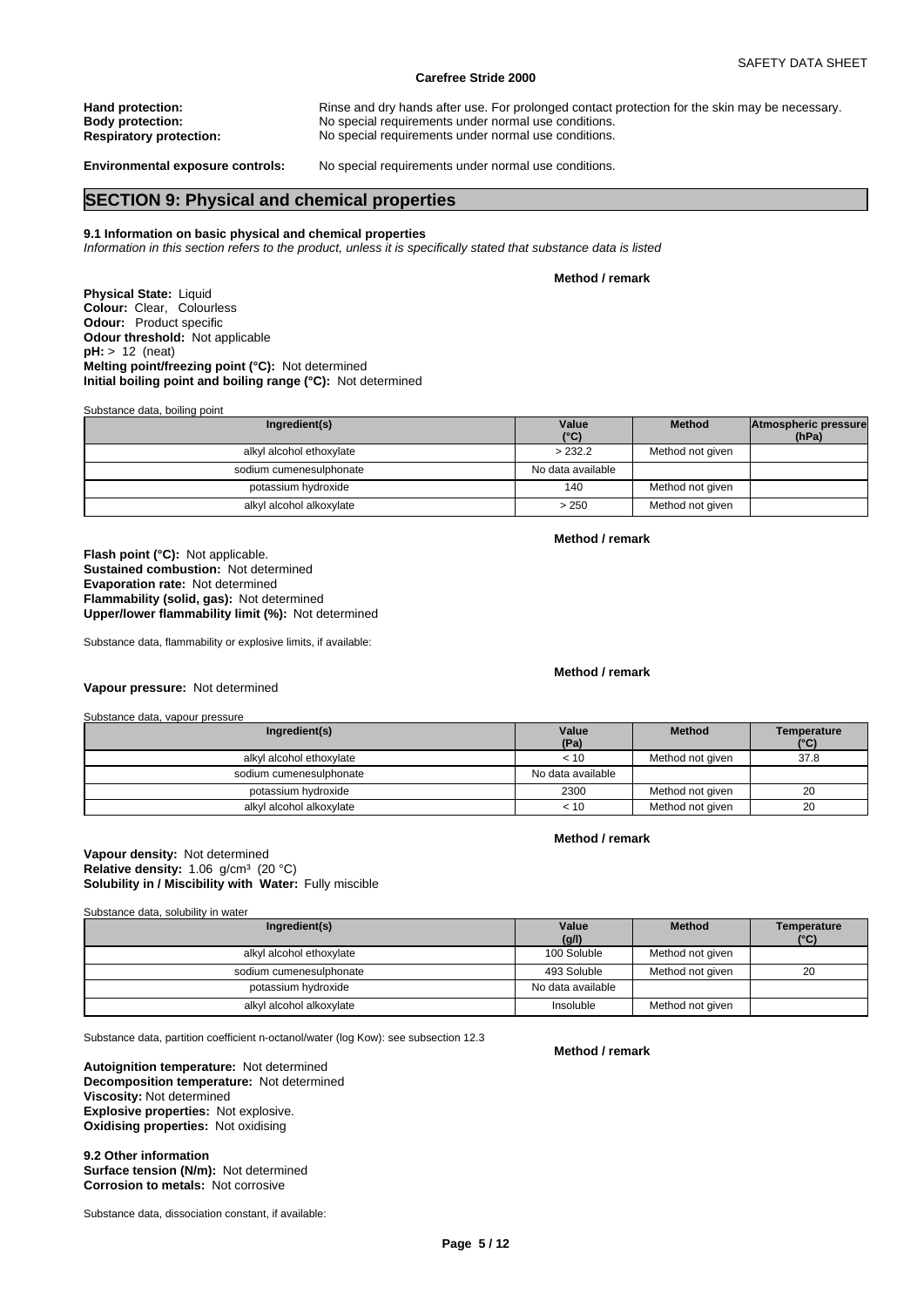## **SECTION 10: Stability and reactivity**

## **10.1 Reactivity**

No reactivity hazards known under normal storage and use conditions.

## **10.2 Chemical stability**

Stable under normal storage and use conditions.

## **10.3 Possibility of hazardous reactions**

No hazardous reactions known under normal storage and use conditions.

### **10.4 Conditions to avoid**

None known under normal storage and use conditions.

## **10.5 Incompatible materials**

Reacts with acids.

## **10.6 Hazardous decomposition products**

None known under normal storage and use conditions.

## **SECTION 11: Toxicological information**

## **11.1 Information on toxicological effects**

Mixture data:

## **Relevant calculated ATE(s):**

ATE - Oral (mg/kg): >2000

**Result:** Eye damage 1 **Method:** OECD 438

Substance data, where relevant and available, are listed below.

#### **Acute toxicity** Acute oral toxicity

| Ingredient(s)            | Endpoint  | Value<br>(mg/kg) | <b>Species</b> | <b>Method</b>    | <b>Exposure</b><br>time (h) |
|--------------------------|-----------|------------------|----------------|------------------|-----------------------------|
| alkyl alcohol ethoxylate | $LD_{50}$ | $300 - 2000$     |                | Method not given |                             |
| sodium cumenesulphonate  | $LD_{50}$ | >7000            | Rat            | Method not given |                             |
| potassium hydroxide      | $LD_{50}$ | 333              | Rat            | OECD 425         |                             |
| alkyl alcohol alkoxylate | $LD_{50}$ | > 2000           | Rat            | Method not given |                             |

Acute dermal toxicity

| Ingredient(s)            | Endpoint  | Value<br>(mg/kg)     | <b>Species</b> | <b>Method</b>    | <b>Exposure</b><br>time (h) |
|--------------------------|-----------|----------------------|----------------|------------------|-----------------------------|
| alkyl alcohol ethoxylate | $LD_{50}$ | 2000 - 5000          | Rat            | Method not given |                             |
| sodium cumenesulphonate  | $LD_{50}$ | > 2000               | Rabbit         | Method not given |                             |
| potassium hydroxide      |           | No data<br>available |                |                  |                             |
| alkyl alcohol alkoxylate |           | No data<br>available |                |                  |                             |

Acute inhalative toxicity

| Ingredient(s)            | Endpoint | Value<br>(mg/l)      | <b>Species</b> | <b>Method</b> | <b>Exposure</b><br>time (h) |
|--------------------------|----------|----------------------|----------------|---------------|-----------------------------|
| alkyl alcohol ethoxylate |          | No data<br>available |                |               |                             |
| sodium cumenesulphonate  |          | No data<br>available |                |               |                             |
| potassium hydroxide      |          | No data<br>available |                |               |                             |
| alkyl alcohol alkoxylate |          | No data<br>available |                |               |                             |

#### **Irritation and corrosivity** Skin irritation and corrosivity

| Ingredient(s)            | Result       | <b>Species</b> | <b>Method</b>     | <b>Exposure time</b> |
|--------------------------|--------------|----------------|-------------------|----------------------|
| alkyl alcohol ethoxylate | Not irritant |                | Method not given  |                      |
| sodium cumenesulphonate  | Not irritant | Rabbit         | OECD 404 (EU B.4) |                      |
| potassium hydroxide      | Corrosive    | Rabbit         | Draize test       |                      |
| alkyl alcohol alkoxylate | Irritant     | Rabbit         | Draize test       |                      |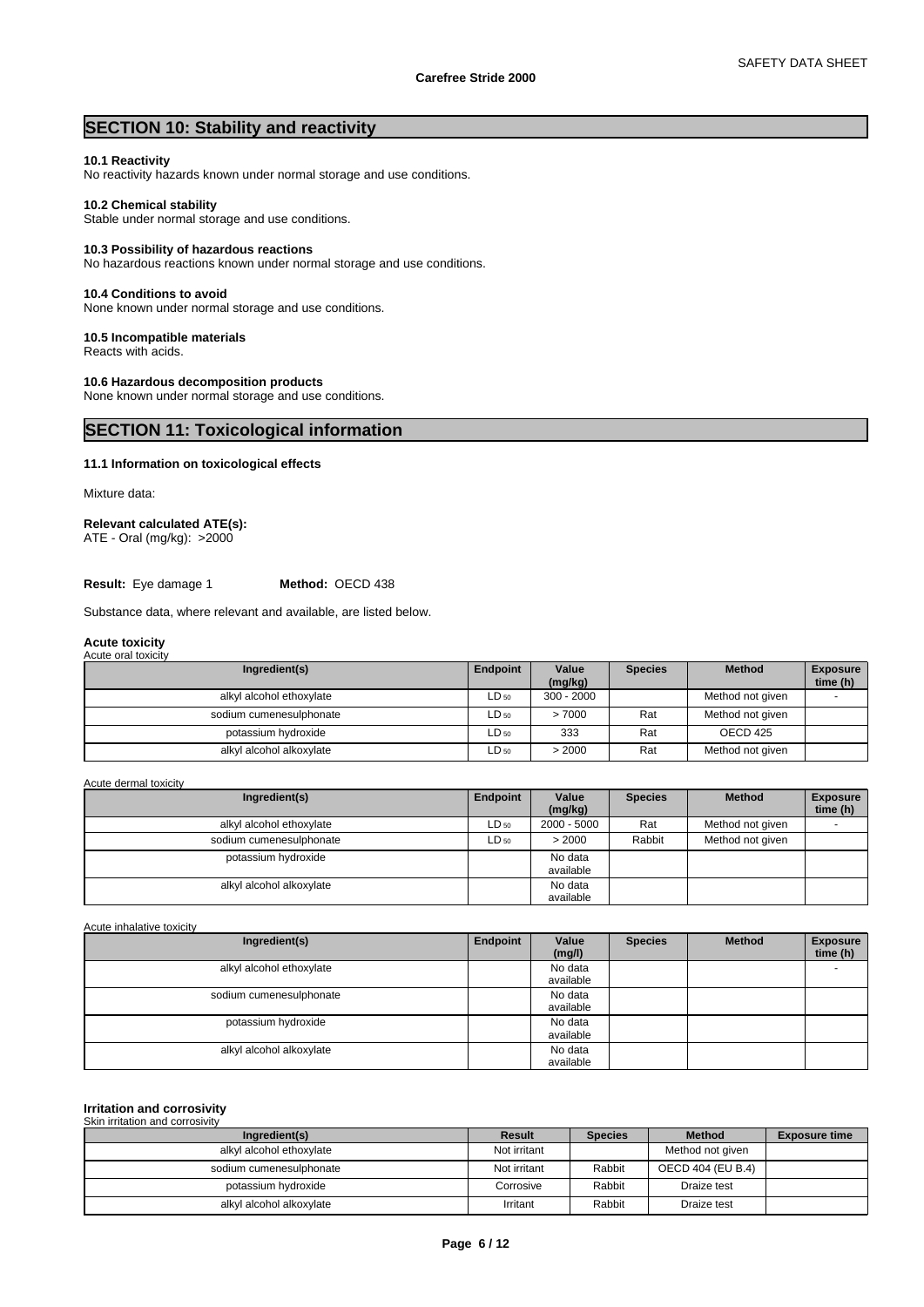## SAFETY DATA SHEET

## **Carefree Stride 2000**

## Eye irritation and corrosivity

| Ingredient(s)            | Result                       | <b>Species</b> | <b>Method</b>     | <b>Exposure time</b> |
|--------------------------|------------------------------|----------------|-------------------|----------------------|
| alkyl alcohol ethoxylate | Severe damage                | Rabbit         | Method not given  |                      |
| sodium cumenesulphonate  | Irritant                     | Rabbit         | OECD 405 (EU B.5) |                      |
| potassium hydroxide      | Corrosive                    |                | Method not given  |                      |
| alkyl alcohol alkoxylate | Not corrosive or<br>irritant | Rabbit         | Method not given  |                      |

Respiratory tract irritation and corrosivity

| Ingredient(s)            | Result            | <b>Species</b> | <b>Method</b> | <b>Exposure time</b> |
|--------------------------|-------------------|----------------|---------------|----------------------|
| alkyl alcohol ethoxylate | No data available |                |               |                      |
| sodium cumenesulphonate  | No data available |                |               |                      |
| potassium hydroxide      | No data available |                |               |                      |
| alkyl alcohol alkoxylate | No data available |                |               |                      |

## **Sensitisation**

## Sensitisation by skin contact

| Ingredient(s)            | Result            | <b>Species</b> | <b>Method</b>                      | Exposure time (h) |
|--------------------------|-------------------|----------------|------------------------------------|-------------------|
| alkyl alcohol ethoxylate | Not sensitising   | Guinea pig     | Method not given                   |                   |
| sodium cumenesulphonate  | Not sensitising   | Guinea pig     | OECD 406 (EU B.6) /<br><b>GPMT</b> |                   |
| potassium hydroxide      | Not sensitising   | Guinea pig     | Method not given                   |                   |
| alkyl alcohol alkoxylate | No data available |                |                                    |                   |

Sensitisation by inhalation

| Ingredient(s)            | Result            | <b>Species</b> | <b>Method</b> | <b>Exposure time</b> |
|--------------------------|-------------------|----------------|---------------|----------------------|
| alkyl alcohol ethoxylate | No data available |                |               |                      |
| sodium cumenesulphonate  | No data available |                |               |                      |
| potassium hydroxide      | No data available |                |               |                      |
| alkyl alcohol alkoxylate | No data available |                |               |                      |

# **CMR effects (carcinogenicity, mutagenicity and toxicity for reproduction)** Mutagenicity

| m, m, m, m               |                                                        |                             |                                                        |                              |
|--------------------------|--------------------------------------------------------|-----------------------------|--------------------------------------------------------|------------------------------|
| Ingredient(s)            | Result (in-vitro)                                      | <b>Method</b><br>(in-vitro) | <b>Result (in-vivo)</b>                                | <b>Method</b><br>(in-vivo)   |
| alkyl alcohol ethoxylate | No evidence for mutagenicity, negative<br>test results | OECD 473                    | No data available                                      |                              |
| sodium cumenesulphonate  | No evidence for mutagenicity, negative<br>test results | Method not<br>aiven         | No evidence for mutagenicity, negative<br>test results | <b>OECD 474 (EUI</b><br>B.12 |
| potassium hydroxide      | No evidence for mutagenicity, negative<br>test results | Method not<br>qiven         | No data available                                      |                              |
| alkyl alcohol alkoxylate | No data available                                      |                             | No data available                                      |                              |

## **Carcinogenicity**

| Ingredient(s)            | <b>Effect</b>                                          |
|--------------------------|--------------------------------------------------------|
| alkyl alcohol ethoxylate | No evidence for carcinogenicity, negative test results |
| sodium cumenesulphonate  | No evidence for carcinogenicity, negative test results |
| potassium hydroxide      | No evidence for carcinogenicity, negative test results |
| alkyl alcohol alkoxylate | No data available                                      |

## Toxicity for reproduction

| Ingredient(s)              | <b>Endpoint</b> | <b>Specific effect</b> | Value<br>$\left \frac{\text{mg}}{\text{kg}}\right $ bw/d) | <b>Species</b> | <b>Method</b>         | <b>Exposure</b><br>time | <b>Remarks and other effects</b><br>reported         |
|----------------------------|-----------------|------------------------|-----------------------------------------------------------|----------------|-----------------------|-------------------------|------------------------------------------------------|
| alkyl alcohol ethoxylate   | <b>NOAEL</b>    |                        | > 250                                                     | Rat            | Not known             |                         | No effects on fertility No<br>developmental toxicity |
| sodium<br>cumenesulphonate | <b>NOAEL</b>    | Teratogenic effects    | >936                                                      | Rat            | Non quideline<br>test |                         |                                                      |
| potassium hydroxide        |                 |                        | No data<br>available                                      |                |                       |                         | No evidence for reproductive<br>toxicity             |
| alkyl alcohol alkoxylate   |                 |                        | No data<br>available                                      |                |                       |                         |                                                      |

**Repeated dose toxicity** Sub-acute or sub-chronic oral toxicity

| Ingredient(s)            | Endpoint     | Value<br>(mg/kg bw/d) | <b>Species</b> | <b>Method</b>                | time (days)              | Exposure Specific effects and organs<br>affected |
|--------------------------|--------------|-----------------------|----------------|------------------------------|--------------------------|--------------------------------------------------|
| alkyl alcohol ethoxylate | <b>NOAEL</b> | $80 - 400$            |                | Method not<br>qiven          | $\overline{\phantom{0}}$ |                                                  |
| sodium cumenesulphonate  | <b>NOAEL</b> | 763                   | Rat            | <b>OECD 408 (EU)</b><br>B.26 |                          |                                                  |
| potassium hydroxide      |              | No data<br>available  |                |                              |                          |                                                  |
| alkyl alcohol alkoxylate |              | No data<br>available  |                |                              |                          |                                                  |

Sub-chronic dermal toxicity

| Ingredient(s) | ∟ndpoint | Value                             | Species | Method | Exposure     | Specific effects and organs |  |
|---------------|----------|-----------------------------------|---------|--------|--------------|-----------------------------|--|
|               |          | whow <i>h</i> d)⁄is<br>l (ma@kank |         |        | Itime (davs) | affected                    |  |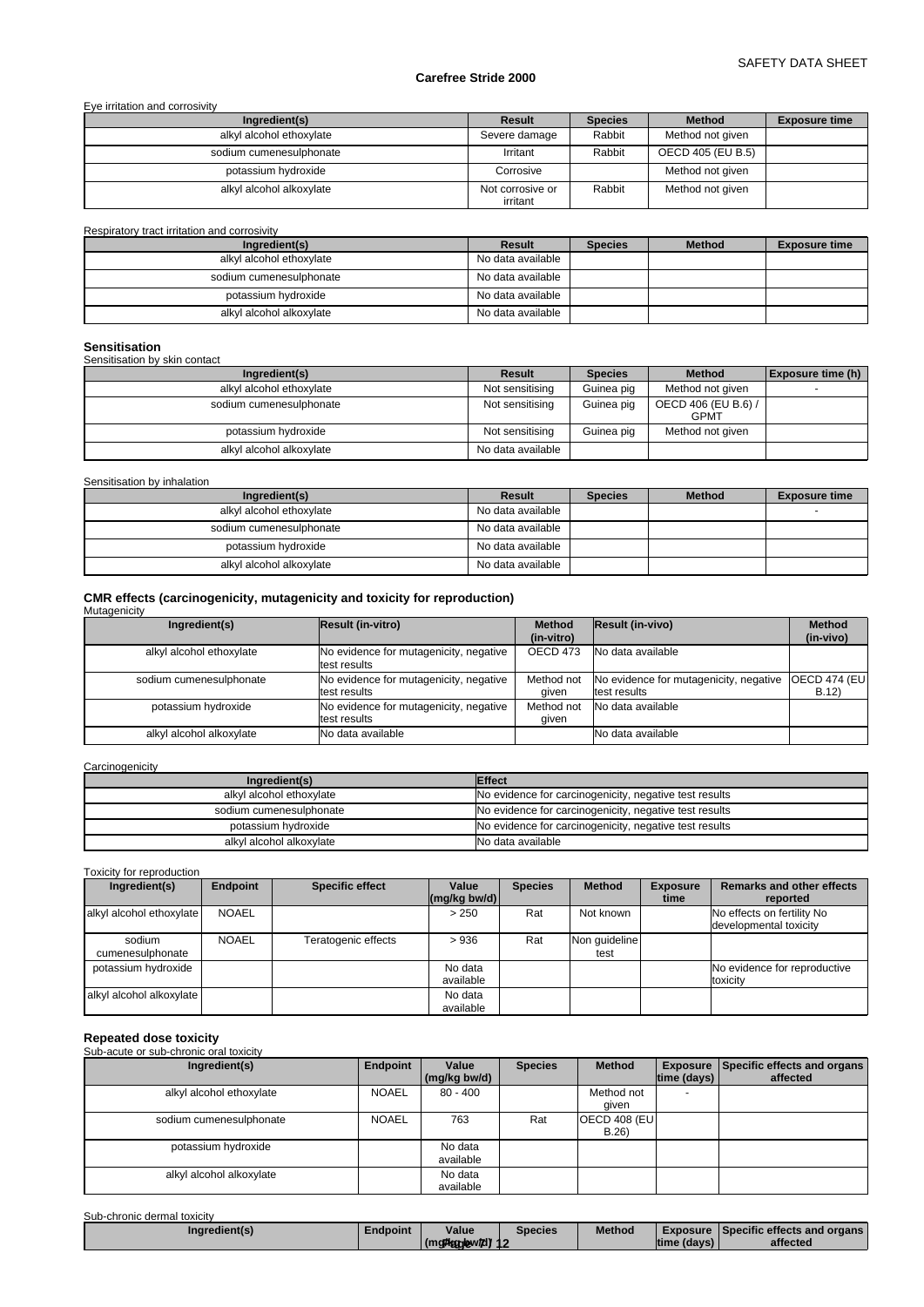| alkyl alcohol ethoxylate | <b>NOAEL</b> | 80                   | OECD 411 (EU<br>90<br>B.28 |
|--------------------------|--------------|----------------------|----------------------------|
| sodium cumenesulphonate  |              | No data<br>available |                            |
| potassium hydroxide      |              | No data<br>available |                            |
| alkyl alcohol alkoxylate |              | No data<br>available |                            |

## Sub-chronic inhalation toxicity

| Ingredient(s)            | Endpoint | Value        | <b>Species</b> | <b>Method</b> |             | <b>Exposure Specific effects and organs</b> |
|--------------------------|----------|--------------|----------------|---------------|-------------|---------------------------------------------|
|                          |          | (mg/kg bw/d) |                |               | time (days) | affected                                    |
| alkyl alcohol ethoxylate |          | No data      |                |               |             |                                             |
|                          |          | available    |                |               |             |                                             |
| sodium cumenesulphonate  |          | No data      |                |               |             |                                             |
|                          |          | available    |                |               |             |                                             |
| potassium hydroxide      |          | No data      |                |               |             |                                             |
|                          |          | available    |                |               |             |                                             |
| alkyl alcohol alkoxylate |          | No data      |                |               |             |                                             |
|                          |          | available    |                |               |             |                                             |

#### Chronic toxicity

| עזויטוויט נטאוטונ          |                 |          |                            |                |               |                 |                      |               |
|----------------------------|-----------------|----------|----------------------------|----------------|---------------|-----------------|----------------------|---------------|
| Ingredient(s)              | <b>Exposure</b> | Endpoint | Value                      | <b>Species</b> | <b>Method</b> | <b>Exposure</b> | Specific effects and | <b>Remark</b> |
|                            | route           |          | $\frac{1}{2}$ (mg/kg bw/d) |                |               | time            | organs affected      |               |
| alkyl alcohol ethoxylate   |                 |          | No data<br>available       |                |               |                 |                      |               |
| sodium<br>cumenesulphonate |                 |          | No data<br>available       |                |               |                 |                      |               |
| potassium hydroxide        |                 |          | No data<br>available       |                |               |                 |                      |               |
| alkyl alcohol alkoxylate   |                 |          | No data<br>available       |                |               |                 |                      |               |

#### STOT-single exposure

| Ingredient(s)            | Affected organ(s) |
|--------------------------|-------------------|
| alkyl alcohol ethoxylate | No data available |
| sodium cumenesulphonate  | No data available |
| potassium hydroxide      | No data available |
| alkvl alcohol alkoxvlate | No data available |

#### STOT-repeated exposure

| Ingredient(s)            | Affected organ(s) |
|--------------------------|-------------------|
| alkyl alcohol ethoxylate | No data available |
| sodium cumenesulphonate  | No data available |
| potassium hydroxide      | No data available |
| alkyl alcohol alkoxylate | No data available |

## **Aspiration hazard**

Substances with an aspiration hazard (H304), if any, are listed in section 3. If relevant, see section 9 for dynamic viscosity and relative density of the product.

## **Potential adverse health effects and symptoms**

Effects and symptoms related to the product, if any, are listed in subsection 4.2.

# **SECTION 12: Ecological information**

## **12.1 Toxicity**

No data is available on the mixture.

Substance data, where relevant and available, are listed below

#### **Aquatic short-term toxicity** Aquatic short-term toxicity - fish

| $, \, \alpha$ and $\alpha$ or the term to stort $\alpha$<br>. |           |                 |                    |                               |                             |
|---------------------------------------------------------------|-----------|-----------------|--------------------|-------------------------------|-----------------------------|
| Ingredient(s)                                                 | Endpoint  | Value<br>(mg/l) | <b>Species</b>     | <b>Method</b>                 | <b>Exposure</b><br>time (h) |
| alkyl alcohol ethoxylate                                      | $LC_{50}$ | $5 - 7$         | Fish               | 92/69/EEC, C1,<br>semi-static | 96                          |
| sodium cumenesulphonate                                       | $LC_{50}$ | >1000           | Fish               | EPA-OPPTS                     | 96                          |
| potassium hydroxide                                           | $LC_{50}$ | 80              | Various<br>species | Method not given              | 24                          |
| alkyl alcohol alkoxylate                                      | $LC_{50}$ | 1 - 10          | Leuciscus idus     | Method not given              | 96                          |

Aquatic short-term toxicity - crustacea

| Ingredient(s)            | <b>Endpoint</b>  | Value<br>(mg/l) | <b>Species</b>          | <b>Method</b>       | <b>Exposure</b><br>time (h) |
|--------------------------|------------------|-----------------|-------------------------|---------------------|-----------------------------|
| alkvl alcohol ethoxvlate | EC <sub>50</sub> | $ \sim$<br>ن.ر  | Daphnia                 | 92/69/EEC           | 48                          |
| sodium cumenesulphonate  | EC 50            | 100             | Daphnia<br>magna Straus | OECD <sub>202</sub> | 48                          |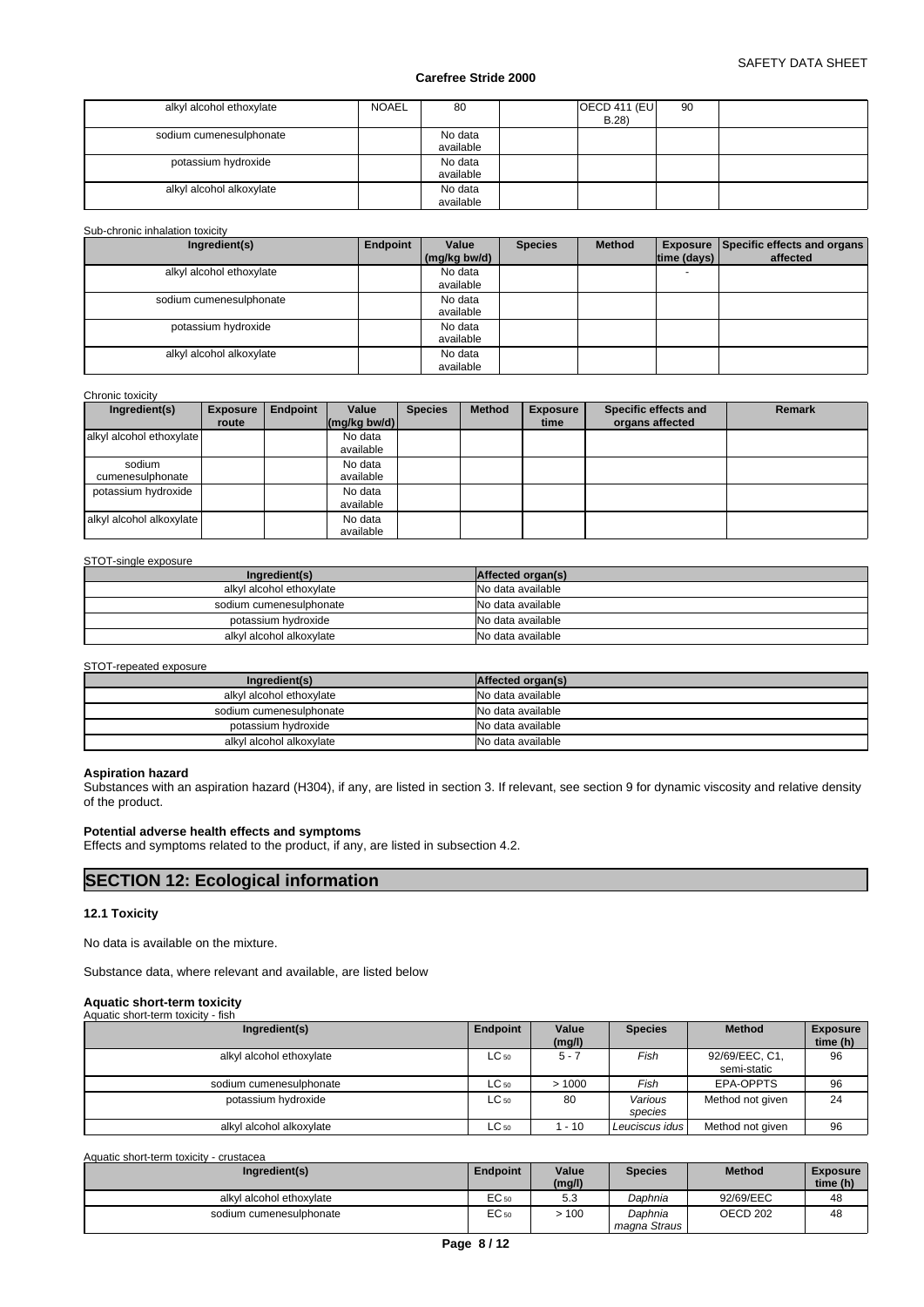| potassium hydroxide      | ່ີ<br>EÜ 50 | 30<br>1000 | Daphnia<br>magna Straus    | Method not aiven |    |
|--------------------------|-------------|------------|----------------------------|------------------|----|
| alkyl alcohol alkoxylate | EÜ 50       |            | $\cdot$ .<br>Not specified | Method not aiven | 48 |

| Ingredient(s)            | Endpoint | Value      | <b>Species</b> | <b>Method</b>      | <b>Exposure</b> |
|--------------------------|----------|------------|----------------|--------------------|-----------------|
|                          |          | (mg/l)     |                |                    | time (h)        |
| alkyl alcohol ethoxylate | EC 50    | $1.4 - 47$ | Not specified  | 92/69/EEC          | 72              |
| sodium cumenesulphonate  | EC 50    | > 230      | Not specified  | <b>US-EPA 1994</b> | 96              |
| potassium hydroxide      |          | No data    |                |                    |                 |
|                          |          | available  |                |                    |                 |
| alkyl alcohol alkoxylate | EC 50    | $0.1 - 1$  | Not specified  | Method not given   | 72              |

Aquatic short-term toxicity - marine species

| Ingredient(s)            | Endpoint | Value<br>(mg/l)      | <b>Species</b> | <b>Method</b> | <b>Exposure</b><br>time (days) |
|--------------------------|----------|----------------------|----------------|---------------|--------------------------------|
| alkyl alcohol ethoxylate |          | No data<br>available |                |               | -                              |
| sodium cumenesulphonate  |          | No data<br>available |                |               |                                |
| potassium hydroxide      |          | No data<br>available |                |               | -                              |
| alkyl alcohol alkoxylate |          | No data<br>available |                |               |                                |

| Impact on sewage plants - toxicity to bacteria |                      |                      |                     |                                           |                         |
|------------------------------------------------|----------------------|----------------------|---------------------|-------------------------------------------|-------------------------|
| Ingredient(s)                                  | Endpoint             | Value<br>(mg/l)      | <b>Inoculum</b>     | <b>Method</b>                             | <b>Exposure</b><br>time |
| alkyl alcohol ethoxylate                       | $EC_{50}$            | >140                 | Bacteria            | Method not given                          | 3 hour(s)               |
| sodium cumenesulphonate                        | $Er$ C <sub>50</sub> | >1000                | Bacteria            | OECD <sub>209</sub>                       | 3 hour(s)               |
| potassium hydroxide                            |                      | No data<br>available |                     |                                           |                         |
| alkyl alcohol alkoxylate                       |                      | 1000                 | Activated<br>sludge | DIN EN ISO<br>8192-OECD<br>209-88/302/EEC |                         |

# **Aquatic long-term toxicity** Aquatic long-term toxicity - fish

| Ingredient(s)            | Endpoint  | Value<br>(mg/l)      | <b>Species</b> | <b>Method</b>       | <b>Exposure</b><br>time | <b>Effects observed</b> |
|--------------------------|-----------|----------------------|----------------|---------------------|-------------------------|-------------------------|
| alkyl alcohol ethoxylate | $EC_{10}$ | 8.983                | Not specified  | Method not<br>qiven | $21$ day(s)             |                         |
| sodium cumenesulphonate  |           | No data<br>available |                |                     |                         |                         |
| potassium hydroxide      |           | No data<br>available |                |                     |                         |                         |
| alkyl alcohol alkoxylate |           | No data<br>available |                |                     |                         |                         |

## Aquatic long-term toxicity - crustacea

| Ingredient(s)            | Endpoint    | Value<br>(mg/l)      | <b>Species</b>   | <b>Method</b>       | <b>Exposure</b><br>time | <b>Effects observed</b> |
|--------------------------|-------------|----------------------|------------------|---------------------|-------------------------|-------------------------|
| alkyl alcohol ethoxylate | $EC_{10}$   | 2.579                | Daphnia sp.      | Method not<br>qiven | $21$ day(s)             |                         |
| sodium cumenesulphonate  |             | No data<br>available |                  |                     |                         |                         |
| potassium hydroxide      |             | No data<br>available |                  |                     |                         |                         |
| alkyl alcohol alkoxylate | <b>NOEC</b> | 0.25                 | Daphnia<br>maqna | Method not<br>given | $21 \text{ day}(s)$     |                         |

Aquatic toxicity to other aquatic benthic organisms, including sediment-dwelling organisms, if available:

| Ingredient(s)            | Endpoint | Value<br>(mg/kg dw<br>sediment) | <b>Species</b> | <b>Method</b> | <b>Exposure</b><br> time (days) | <b>Effects observed</b> |
|--------------------------|----------|---------------------------------|----------------|---------------|---------------------------------|-------------------------|
| alkyl alcohol ethoxylate |          | No data<br>available            |                |               |                                 |                         |
| sodium cumenesulphonate  |          | No data<br>available            |                |               |                                 |                         |
| potassium hydroxide      |          | No data<br>available            |                |               |                                 |                         |
| alkyl alcohol alkoxylate |          | No data<br>available            |                |               | $\overline{\phantom{0}}$        |                         |

**Terrestrial toxicity** Terrestrial toxicity - soil invertebrates, including earthworms, if available:

| Ingredient(s)            | Endpoint | Value<br>(mg/kg dw<br>soil)                        | <b>Species</b> | <b>Method</b> | <b>Exposure</b><br>$ time$ (days) $ $ | <b>Effects observed</b> |
|--------------------------|----------|----------------------------------------------------|----------------|---------------|---------------------------------------|-------------------------|
| alkyl alcohol ethoxylate |          | No data<br>available                               |                |               | - -                                   |                         |
| sodium cumenesulphonate  |          | No data<br>$D_{0}a_{0}$ $\wedge$ $\wedge$ $\wedge$ |                |               |                                       |                         |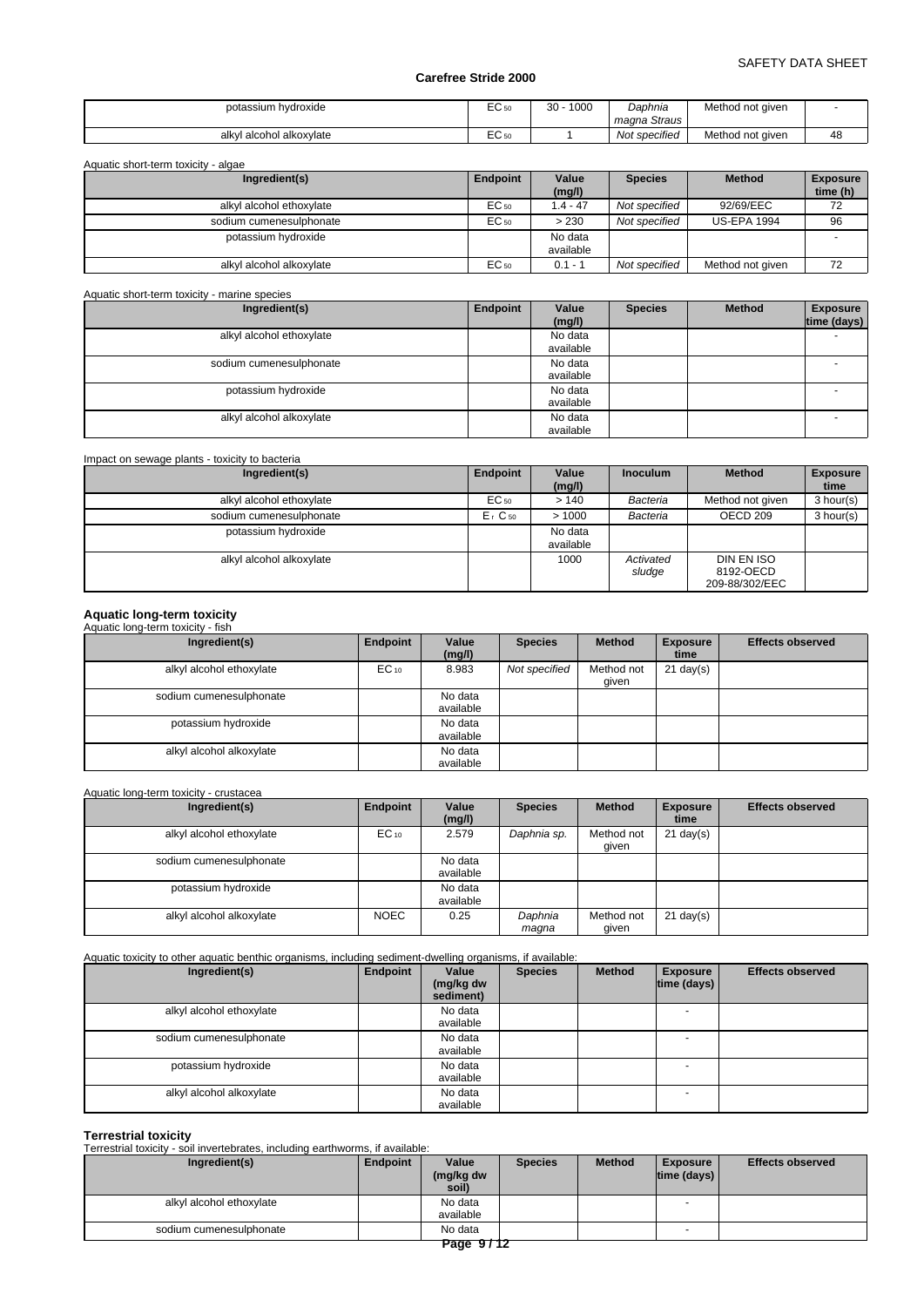|                          | available            |  |  |
|--------------------------|----------------------|--|--|
| potassium hydroxide      | No data<br>available |  |  |
| alkyl alcohol alkoxylate | No data<br>available |  |  |

#### Terrestrial toxicity - plants, if available:

| Ingredient(s)            | Endpoint | Value<br>(mg/kg dw<br>soil) | <b>Species</b> | <b>Method</b> | <b>Exposure</b><br> time (days) | <b>Effects observed</b> |
|--------------------------|----------|-----------------------------|----------------|---------------|---------------------------------|-------------------------|
| alkyl alcohol ethoxylate |          | No data<br>available        |                |               |                                 |                         |
| sodium cumenesulphonate  |          | No data<br>available        |                |               | $\overline{\phantom{a}}$        |                         |
| potassium hydroxide      |          | No data<br>available        |                |               |                                 |                         |
| alkyl alcohol alkoxylate |          | No data<br>available        |                |               |                                 |                         |

## Terrestrial toxicity - birds, if available:

| Ingredient(s)            | Endpoint | Value     | <b>Species</b> | <b>Method</b> | <b>Exposure</b> | <b>Effects observed</b> |
|--------------------------|----------|-----------|----------------|---------------|-----------------|-------------------------|
|                          |          |           |                |               | time (days)     |                         |
| alkyl alcohol ethoxylate |          | No data   |                |               |                 |                         |
|                          |          | available |                |               |                 |                         |
| sodium cumenesulphonate  |          | No data   |                |               |                 |                         |
|                          |          | available |                |               |                 |                         |
| potassium hydroxide      |          | No data   |                |               |                 |                         |
|                          |          | available |                |               |                 |                         |
| alkyl alcohol alkoxylate |          | No data   |                |               |                 |                         |
|                          |          | available |                |               |                 |                         |

## Terrestrial toxicity - beneficial insects, if available:

| Ingredient(s)            | Endpoint | Value<br>(mg/kg dw<br>soil) | <b>Species</b> | <b>Method</b> | <b>Exposure</b><br> time (days) | <b>Effects observed</b> |
|--------------------------|----------|-----------------------------|----------------|---------------|---------------------------------|-------------------------|
| alkyl alcohol ethoxylate |          | No data<br>available        |                |               |                                 |                         |
| sodium cumenesulphonate  |          | No data<br>available        |                |               |                                 |                         |
| potassium hydroxide      |          | No data<br>available        |                |               | $\sim$                          |                         |
| alkyl alcohol alkoxylate |          | No data<br>available        |                |               | $\overline{\phantom{a}}$        |                         |

## Terrestrial toxicity - soil bacteria, if available:

| Ingredient(s)            | Endpoint | Value<br>(mg/kg dw<br>soil) | <b>Species</b> | <b>Method</b> | <b>Exposure</b><br> time (days) | <b>Effects observed</b> |
|--------------------------|----------|-----------------------------|----------------|---------------|---------------------------------|-------------------------|
| alkyl alcohol ethoxylate |          | No data<br>available        |                |               | $\overline{\phantom{a}}$        |                         |
| sodium cumenesulphonate  |          | No data<br>available        |                |               | $\overline{\phantom{0}}$        |                         |
| potassium hydroxide      |          | No data<br>available        |                |               | $\overline{\phantom{0}}$        |                         |
| alkyl alcohol alkoxylate |          | No data<br>available        |                |               | $\overline{\phantom{0}}$        |                         |

## **12.2 Persistence and degradability**

## **Abiotic degradation**

Abiotic degradation - photodegradation in air, if available:

Abiotic degradation - hydrolysis, if available:

Abiotic degradation - other processes, if available:

## **Biodegradation**

Ready biodegradability - aerobic conditions

| Ingredient(s)            | <b>Inoculum</b> | Analytical<br>method | DT 50                                        | <b>Method</b> | <b>Evaluation</b>                                        |
|--------------------------|-----------------|----------------------|----------------------------------------------|---------------|----------------------------------------------------------|
| alkyl alcohol ethoxylate |                 |                      |                                              |               | 60 % in 28 day(s) Method not given Readily biodegradable |
| sodium cumenesulphonate  |                 | $CO2$ production     | 103 - 109% in 28<br>day(s)                   | OECD 301B     | Readily biodegradable                                    |
| potassium hydroxide      |                 |                      |                                              |               | Not applicable (inorganic<br>substance)                  |
| alkyl alcohol alkoxylate |                 |                      | $CO2$ production $\vert > 60\%$ in 28 day(s) | OECD 301B     | Readily biodegradable                                    |

Ready biodegradability - anaerobic and marine conditions, if available:

Degradation in relevant environmental compartments, if available:

The surfactant(s) contained in this preparation complies(comply) with the biodegradability criteria as laid down in Regulation (EC) No. 648/2004 on detergents. Data to support this assertion are held at the disposal of the competent authorities of the Member States and will be **Page 10 / 12**<br>**Page 10 / 12**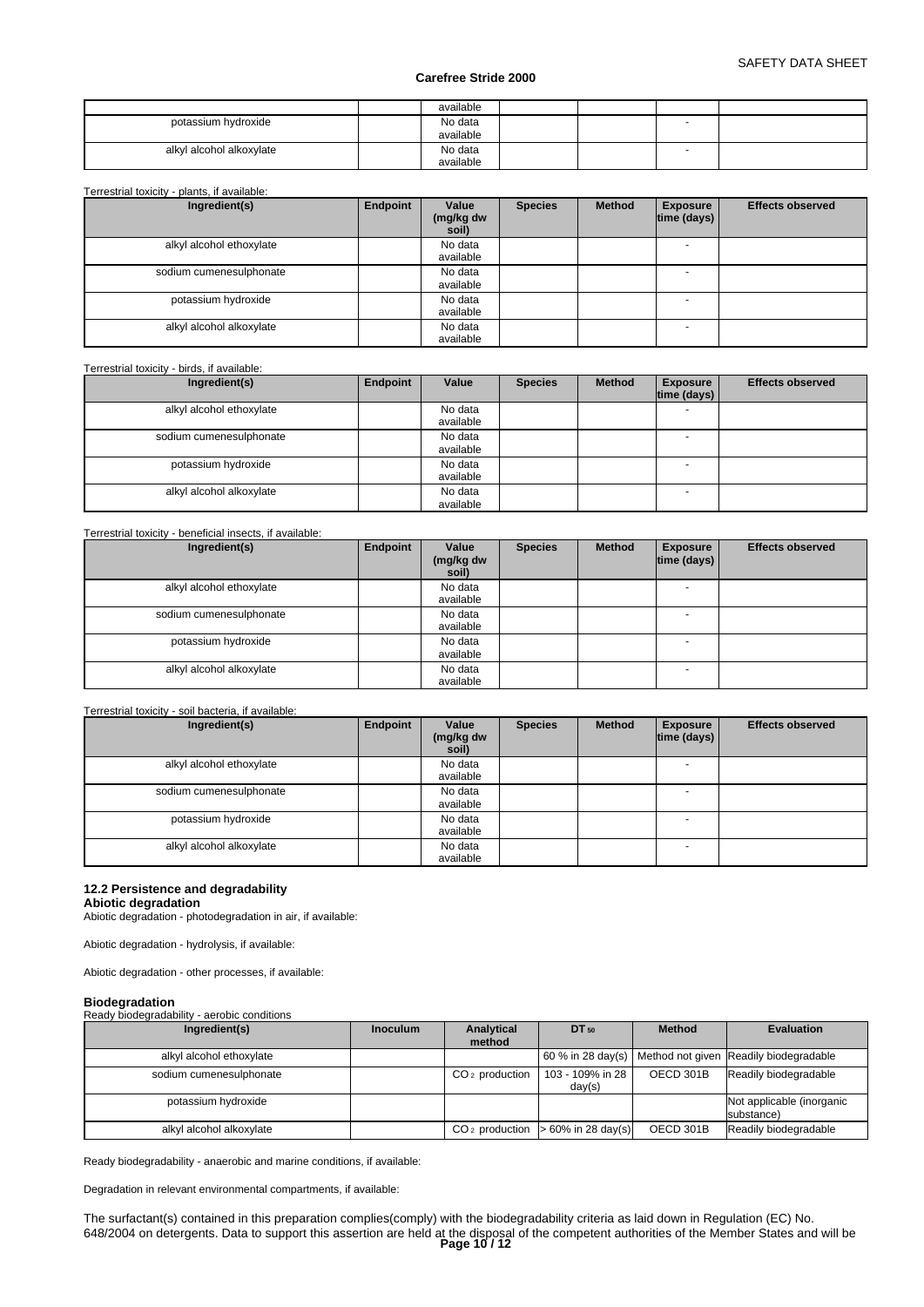made available to them, at their direct request or at the request of a detergent manufacturer.

## **12.3 Bioaccumulative potential**

| Partition coefficient n-octanol/water (log Kow) |                   |                  |                                                  |               |
|-------------------------------------------------|-------------------|------------------|--------------------------------------------------|---------------|
| Ingredient(s)                                   | Value             | <b>Method</b>    | <b>Evaluation</b>                                | <b>Remark</b> |
| alkyl alcohol ethoxylate                        | $3.11 - 4.19$     | Method not given | High potential for bioaccumulation               |               |
| sodium cumenesulphonate                         | -1.1              | Method not given | No bioaccumulation expected                      |               |
| potassium hydroxide                             | No data available |                  | Not relevant, does not<br><b>I</b> bioaccumulate |               |
| alkyl alcohol alkoxylate                        | No data available |                  | No bioaccumulation expected                      |               |

#### Bioconcentration factor (BCF)

| Ingredient(s)                                | Value             | <b>Species</b> | <b>Method</b> | <b>Evaluation</b>                                   | Remark |
|----------------------------------------------|-------------------|----------------|---------------|-----------------------------------------------------|--------|
| alkyl alcohol ethoxylate                     | < 500             |                |               | Method not given High potential for bioaccumulation |        |
| sodium<br>cumenesulphonate                   | No data available |                |               |                                                     |        |
| potassium hvdroxide                          | No data available |                |               |                                                     |        |
| alkyl alcohol alkoxylate   No data available |                   |                |               |                                                     |        |

## **12.4 Mobility in soil**

Adsorption/Desorption to soil or sediment

| Ingredient(s)            | Adsorption<br>coefficient<br>Log Koc | <b>Desorption</b><br>coefficient<br>Log Koc(des) | <b>Method</b> | Soil/sediment<br>type | <b>Evaluation</b>                                   |
|--------------------------|--------------------------------------|--------------------------------------------------|---------------|-----------------------|-----------------------------------------------------|
| alkyl alcohol ethoxylate | No data available                    |                                                  |               |                       | Potential for mobility in soil,<br>soluble in water |
| sodium cumenesulphonate  | No data available                    |                                                  |               |                       |                                                     |
| potassium hydroxide      | l No data available                  |                                                  |               |                       | Low potential for adsorption<br>to soil             |
| alkyl alcohol alkoxylate | l No data available                  |                                                  |               |                       | Potential for adsorption to<br><b>soi</b>           |

#### **12.5 Results of PBT and vPvB assessment**

Substances that fulfill the criteria for PBT/vPvB, if any, are listed in section 3.

## **12.6 Other adverse effects**

No other adverse effects known.

## **SECTION 13: Disposal considerations**

| 13.1 Waste treatment methods<br>Waste from residues / unused<br>products:     | The concentrated contents or contaminated packaging should be disposed of by a certified handler<br>or according to the site permit. Release of waste to sewers is discouraged. The cleaned packaging<br>material is suitable for energy recovery or recycling in line with local legislation. |
|-------------------------------------------------------------------------------|------------------------------------------------------------------------------------------------------------------------------------------------------------------------------------------------------------------------------------------------------------------------------------------------|
| <b>European Waste Cataloque:</b>                                              | 20 01 29 <sup>*</sup> - detergents containing dangerous substances.                                                                                                                                                                                                                            |
| <b>Empty packaging</b><br><b>Recommendation:</b><br>Suitable cleaning agents: | Dispose of observing national or local regulations.<br>Water, if necessary with cleaning agent.                                                                                                                                                                                                |

## **SECTION 14: Transport information**

## **ADR, RID, ADN, IMO/IMDG, ICAO/IATA**

**14.1 UN number:** Non-dangerous goods

- **14.2 UN proper shipping name:** Non-dangerous goods
- **14.3 Transport hazard class(es):** Non-dangerous goods
	- **Class:** -

**14.4 Packing group:** Non-dangerous goods

**14.5 Environmental hazards:** Non-dangerous goods

**14.6 Special precautions for user:** Non-dangerous goods

**14.7 Transport in bulk according to Annex II of MARPOL 73/78 and the IBC Code:** The product is not transported in bulk tankers.

## **SECTION 15: Regulatory information**

## **15.1 Safety, health and environmental regulations/legislation specific for the substance or mixture**

**Authorisations or restrictions (Regulation (EC) No 1907/2006, Title VII respectively Title VIII):** Not applicable.

**Ingredients according to EC Detergents Regulation 648/2004** non-ionic surfactants, phosphates, soap < 5%